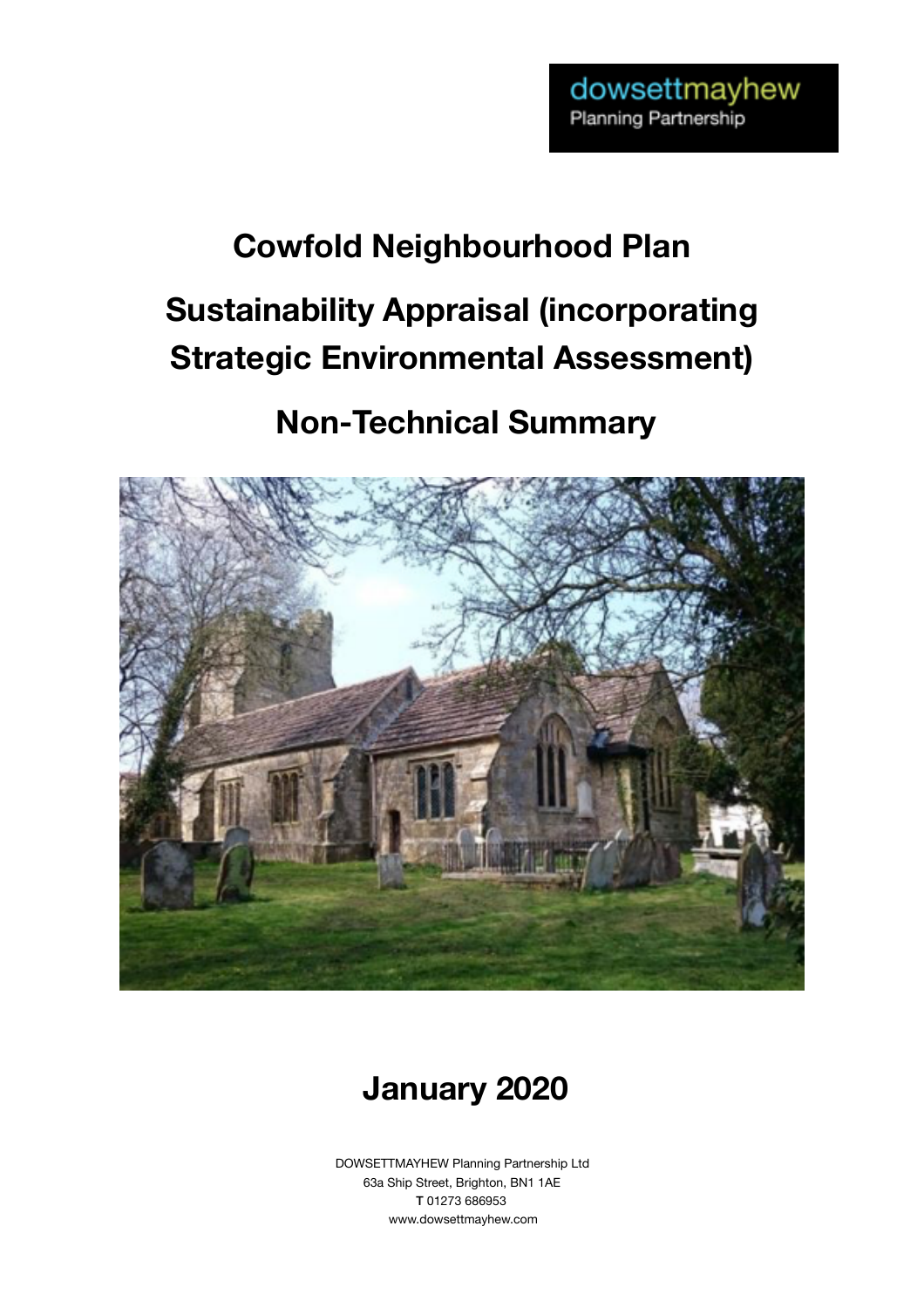### **Contents Contents Contents Page**

| 1. | Introduction                                                                                            |                |
|----|---------------------------------------------------------------------------------------------------------|----------------|
| 2. | <b>Cowfold Neighbourhood Plan</b>                                                                       |                |
| 3. | <b>Sustainability Appraisal</b>                                                                         |                |
| 4. | <b>Scoping Report</b>                                                                                   | $\overline{2}$ |
| 5. | Pre-Submission Sustainability Appraisal of the Cowfold Neighbourhood Plan                               | 4              |
| 6. | Representations Made in Response to the Regulation 14 Pre-Submission<br><b>Sustainability Appraisal</b> | 5              |
| 7. | Submission Sustainability Appraisal of the Cowfold Neighbourhood Plan                                   | 6              |

Version 3: Submission Consultation

DOWSETTMAYHEW Planning Partnership Ltd 63a Ship Street, Brighton, BN1 1AE T 01273 686953 www.dowsettmayhew.com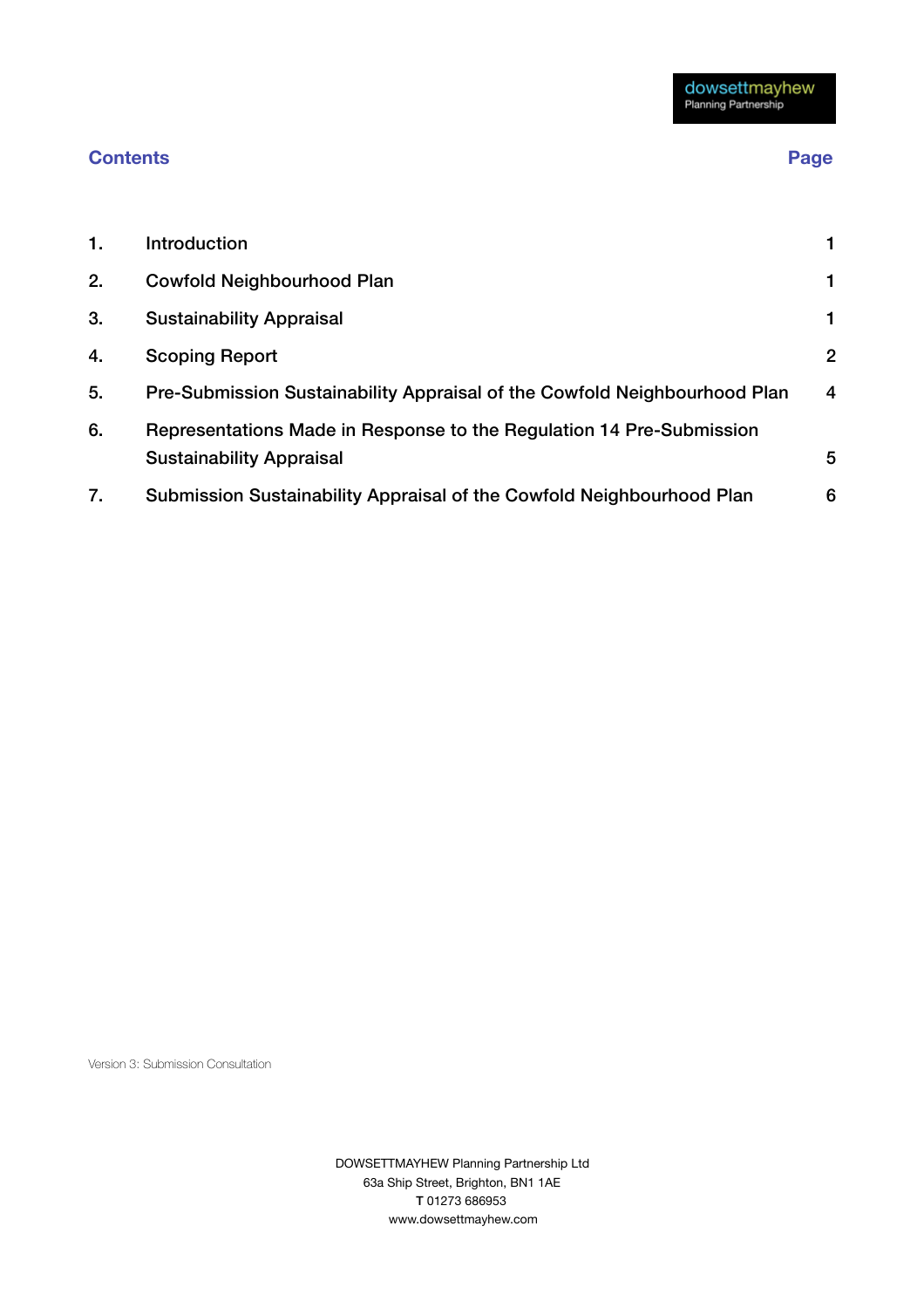#### <span id="page-2-0"></span>**1. INTRODUCTION**

- 1.1. This Sustainability Appraisal (incorporating Strategic Environmental Assessment) Non-Technical Summary has been prepared in support of the Cowfold Neighbourhood Plan (CNP).
- 1.2. It provides a a non-technical summary of the information within the Sustainability Appraisal (SA) main report.

#### <span id="page-2-1"></span>**2. COWFOLD NEIGHBOURHOOD PLAN**

- 2.1. Horsham District Council (HDC), as the Local Planning Authority, approved the designation of the Parish of Cowfold as a Neighbourhood Plan Area in May 2016.
- 2.2. The CNP has been prepared by Cowfold Parish Council (CPC) in accordance with the Neighbourhood Planning (General) Regulations 2012.
- 2.3. This CNP reflects the culmination of work by the Neighbourhood Plan Working Group (NPWG) since CPC was designated for neighbourhood planning purposes. The preparation of the CNP has involved extensive background work and stakeholder engagement.
- 2.4. It sets out the Vision and Strategic Objectives of the CNP along with planning policies and aims to guide development in the Parish up to 2031.

#### <span id="page-2-2"></span>**3. SUSTAINABILITY APPRAISAL**

- 3.1. A SA is a systematic process to promote sustainable development by assessing the extent to which a Plan, when judged against reasonable alternatives, will help to achieve relevant environmental, economic and social objectives. [1](#page-2-3)
- <span id="page-2-5"></span>3.2. It is a process to consider ways by which a Plan can contribute to improvements in environmental, social and economic conditions, as well as a means of identifying and mitigating any potential adverse impacts that the Plan might otherwise have. By doing so, it can help ensure that the proposals in the Plan are the most appropriate, given reasonable alternatives. SA's are an iterative process, informing the development of the Plan.
- 3.3. There is no legal requirement for a [neighbourhood plan](https://www.gov.uk/guidance/neighbourhood-planning--2) to have a SA as set out in [section 19 of](http://www.legislation.gov.uk/ukpga/2004/5/section/19) [the Planning and Compulsory Purchase Act 2004](http://www.legislation.gov.uk/ukpga/2004/5/section/19). However, a Qualifying Body must demonstrate how its plan or order will contribute to achieving sustainable development. Government guidance advises a SA may be a useful approach for demonstrating how their draft plan or order meets this Basic Condition. [2](#page-2-4)
- <span id="page-2-6"></span>3.4. A Strategic Environmental Assessment (SEA) involves the evaluation of the environmental impact of a Plan or programme. It is a requirement, as set out in the European Directive 2001/42/EC. It has been enacted into UK Law through the Environmental Assessment of Plans and Programmes Regulations 2004.
- 3.5. National Planning Policy Guidance advises a neighbourhood plan may require an environmental assessment if it is likely to have a significant effect on the environment. Where this is the case the

<span id="page-2-3"></span>[<sup>1</sup>](#page-2-5) Paragraph: 001 Reference ID: 11-001-20140306

<span id="page-2-4"></span>[<sup>2</sup>](#page-2-6) Paragraph: 026 Reference ID: 11-026-20140306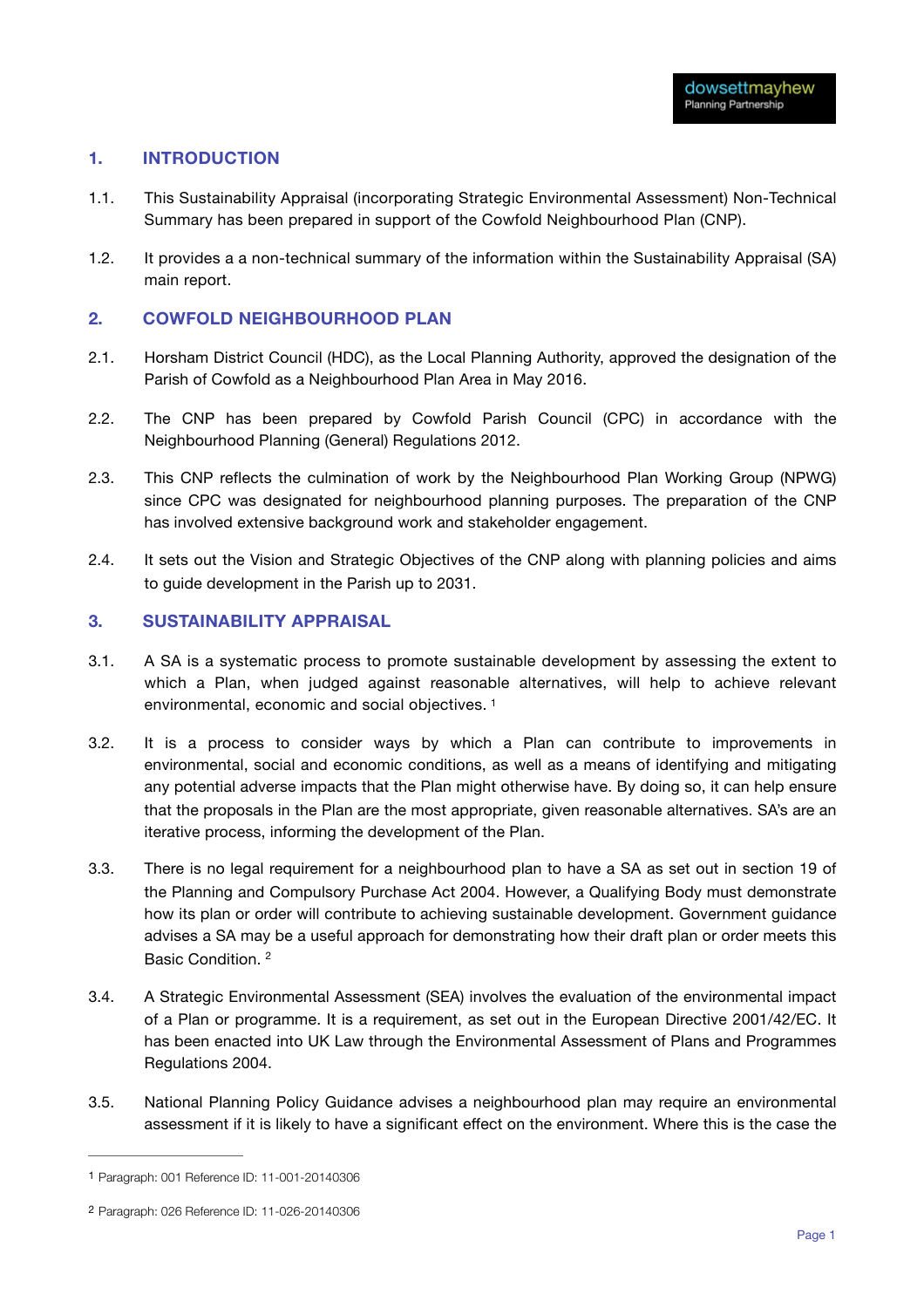<span id="page-3-3"></span>draft neighbourhood plan may fall within the scope of the Environmental Assessment of Plans and Programmes Regulations 2004. Guidance advises this may be the case, for example, where a neighbourhood plan allocates sites for development. [3](#page-3-1)

3.6. Having regard to the legislative obligations and Government guidance, CPC have resolved to undertake a SA that incorporates a Strategic Environmental Assessment. Where reference is made in this report to a SA, it includes the incorporation of a Strategic Environmental Assessment.

#### <span id="page-3-0"></span>**4. SCOPING REPORT**

- 4.1. Government guidance advises a Scoping Report must identify the scope and level of detail of the information to be included in the environmental report. It should set out the context, objectives and approach of the assessment; establish the baseline; and identify relevant environmental issues and objectives. A key aim of the scoping procedure is to help ensure the strategic environmental assessment is proportionate and relevant to the [neighbourhood plan](https://www.gov.uk/guidance/neighbourhood-planning--2) being assessed. [4](#page-3-2)
- <span id="page-3-4"></span>4.2. In light of Government Guidance, the Scoping Report to the CNP set out the:
	- ▶ Background to the meaning of sustainable development;
	- $\triangleright$  Vision and objectives of the CNP;
	- ‣ Sustainability Appraisal methodology.
- 4.3. In addition, it set out
	- ► Relevant policies, Plans, programmes and environmental protection objectives;
	- ▶ Evidence baseline information:
	- ‣ Issues, problems and trends; and
	- ► Proposed sustainability objectives and indicators (known as the Sustainability Framework).
- 4.4. The Scoping Report confirmed the SA will consider the effects of the CNP against reasonable alternatives, using a series of objectives and indicators.
- 4.5. The SA will identify objectives that cover the 3 limbs of sustainability, i.e. Environmental, Social and Economic. These will be capable of being measured against a set of indicators. Collectively, the sustainability objectives and the indicators are known as the Sustainability Framework. These will be used to ensure that the policy options selected in the CNP contribute to the overarching aim of sustainable development.
- 4.6. The performance of the policy options are measured against the objectives as follows:

<span id="page-3-1"></span>[<sup>3</sup>](#page-3-3) National Planning Policy Guidance: Paragraph: 073 Reference ID: 41-073-20140306

<span id="page-3-2"></span>[<sup>4</sup>](#page-3-4) Paragraph: 034 Reference ID: 11-034-20150209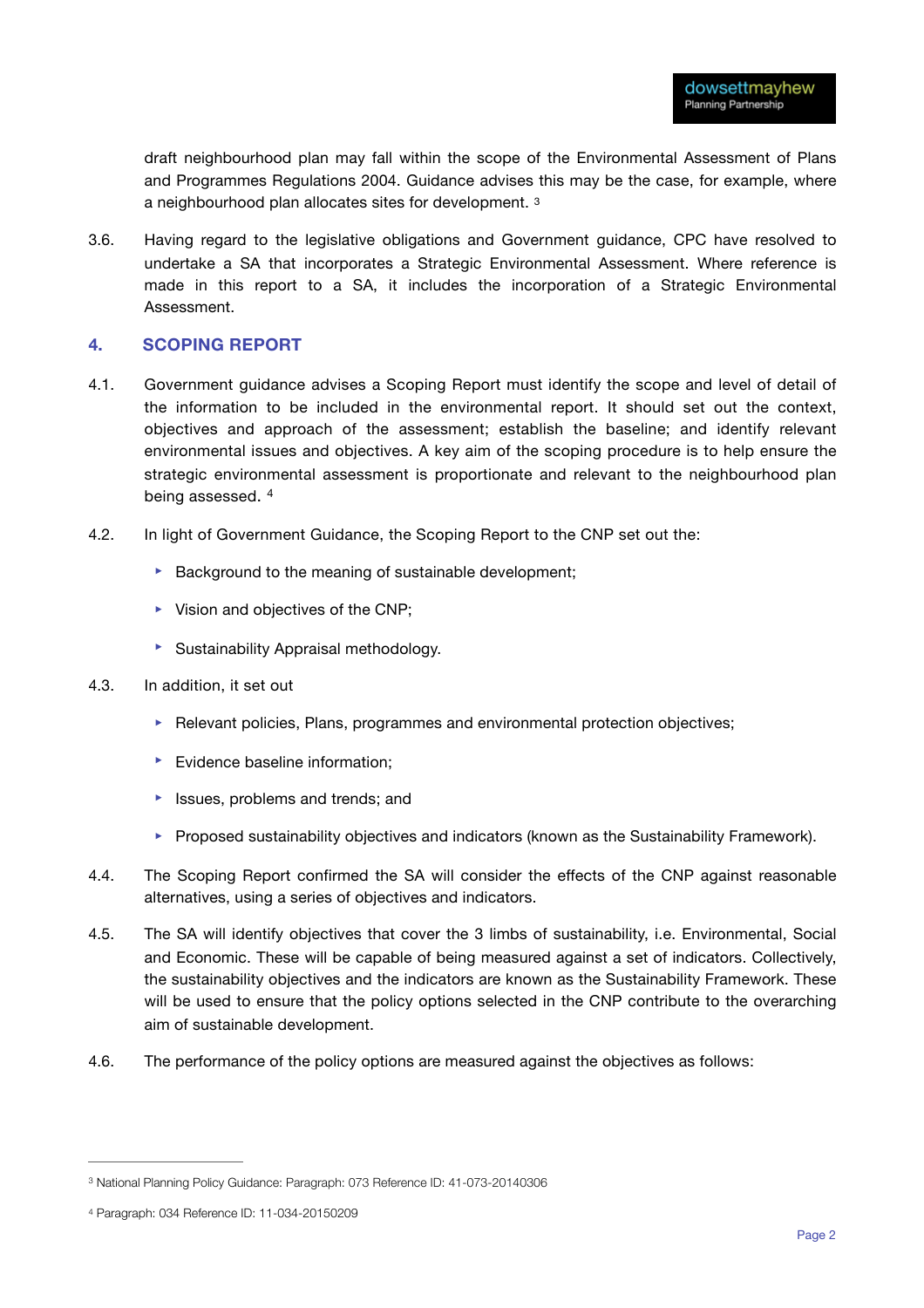| VV             | Significant positive impact on the sustainability objective                 |
|----------------|-----------------------------------------------------------------------------|
| V              | Positive impact on the sustainability objective                             |
| 2 <sub>Y</sub> | Possible positive or slight positive impact on the sustainability objective |
| 0              | No impact or neutral impact on the sustainability objective                 |
| 2x             | Possible negative or slight negative impact on the sustainability objective |
| ×              | Negative impact on the sustainability objective                             |
| XX             | Significant negative impact on the sustainability objective                 |

- 4.7. The Sustainability Objectives have been informed by the appraisal of the identification of other relevant policies, Plans, programmes and environmental protection objectives, the collection of baseline information, and the identification of sustainability issues and problems. The latter have, in part, been established from the results of the initial evidence gathering and stakeholder engagement and with regard to the Sustainability Framework of the Horsham District Planning Framework.
- 4.8. Based on this, the sustainability objectives and indicators (the Sustainability Framework) of the CNP are as follows:

| <b>Theme</b>    | <b>Objective</b>                                    |
|-----------------|-----------------------------------------------------|
| Environmental   | <b>Objective 1 - Countryside</b>                    |
| Environmental   | <b>Objective 2 - Ecology</b>                        |
| Environmental   | <b>Objective 3 - Heritage Assets</b>                |
| Environmental   | <b>Objective 4 - Water and Flooding</b>             |
| Environmental   | <b>Objective 5 - Air Quality</b>                    |
| Environmental   | <b>Objective 6 - Transport</b>                      |
| <b>Social</b>   | <b>Objective 7 - Housing</b>                        |
| <b>Social</b>   | <b>Objective 8 - Crime</b>                          |
| <b>Social</b>   | <b>Objective 9 - Sustainable Transport Patterns</b> |
| <b>Social</b>   | <b>Objective 10 - Community Infrastructure</b>      |
| <b>Economic</b> | <b>Objective 11 - Economy</b>                       |
| Economic        | <b>Objective 12 - Wealth</b>                        |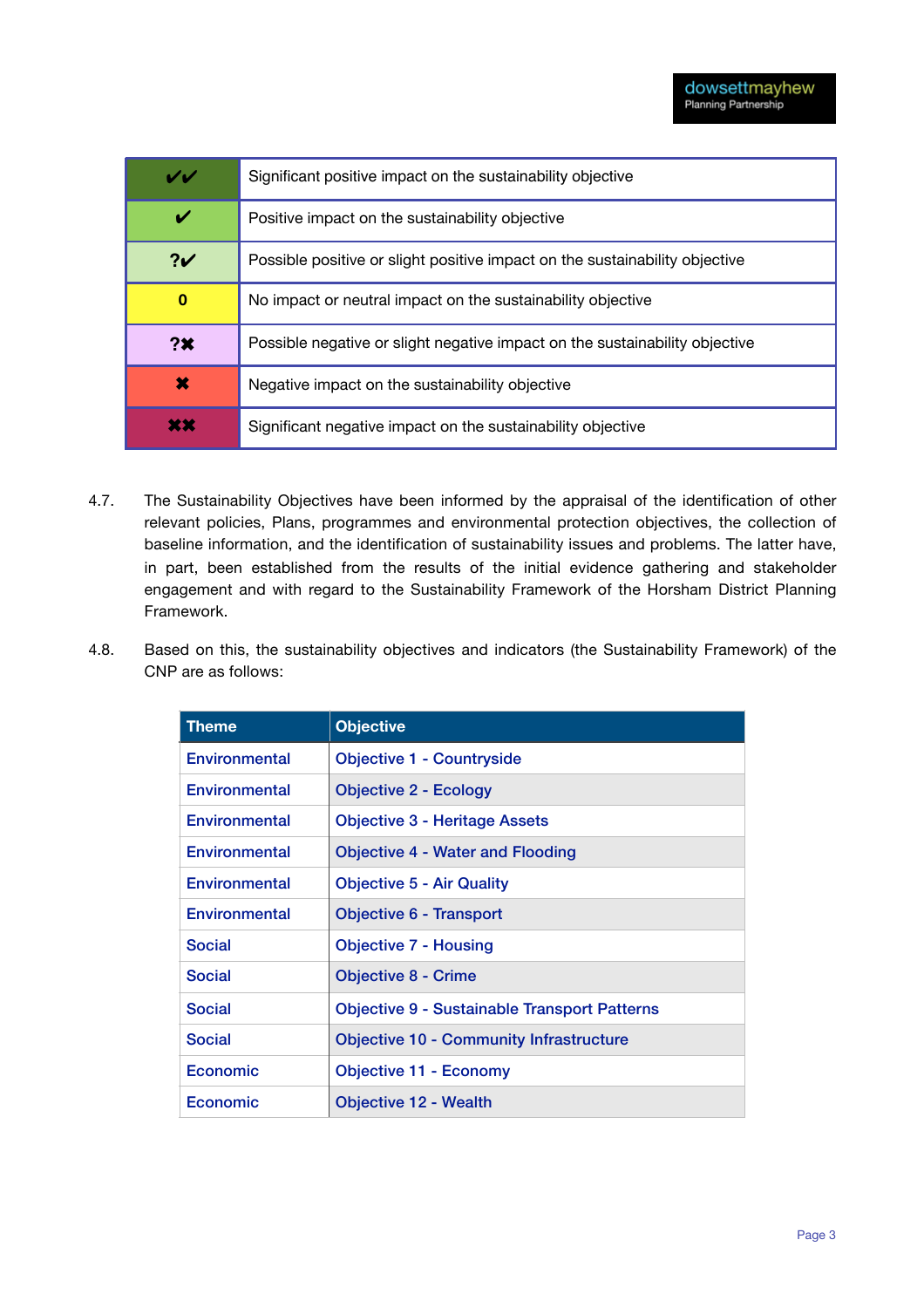- 4.9. The Scoping Report and baseline data was subject to public consultation with statutory bodies (English Heritage, Natural England, the Environment Agency) in March 2018 for a five week period.
- 4.10. In response to the consultation, the Environment Agency advised of their support for the inclusion of Objective 2: Ecological and Objective 4: Water and Flooding and associated indicators.
- 4.11. The Environment Agency recommended the SEA takes account of relevant policies, plans and strategies including the local Strategic Flood Risk Assessment, flood risk strategies and the South East River Basin Management Plan.
- 4.12. In response to the consultation, Natural England (NE) advised their records show that the parish of Cowfold includes priority habitats (deciduous woodland) and irreplaceable habitats (ancient woodland). NE advised this information needs to be added to the text and a map included. In addition, NE also advised as there is also deciduous woodland priority habitat present, and a relevant indicator should be included.
- 4.13. NE noted that part of the parish (to the north-east) includes a designated landscape, the High Weald Area of Outstanding Natural Beauty, and recommended that this be added to the text and a map included. NE also advised an indicator in relation to impact on the AONB should be included.
- 4.14. This information has been included in the SA and the extent of the High Weald AONB, in due course, will be illustrated on the Proposals Map.
- 4.15. No response to the Scoping Report was received from Historic England.

### <span id="page-5-0"></span>**5. PRE-SUBMISSION SUSTAINABILITY APPRAISAL OF THE COWFOLD NEIGHBOURHOOD PLAN**

- 5.1. The Pre-submission SA sets out:
	- An appraisal of the SA (inc SEA) methodology;
	- A summary of the baseline information, identification of the plans, policies and programmes that have an impact on the CNP (with updates) and a summary of the challenges for the future of the Parish;
	- The Sustainability Framework Objectives and indicators;
	- An appraisal of policy options;
	- An appraisal of housing options; and
	- Next steps.
- 5.2. With respect to the Sustainability Framework this has emerged through careful appraisal of relevant International, National, Regional, District and Local Plans and Programmes, the collection of baseline data, local knowledge of sustainability challenges faced in the Parish and a SWOT analysis.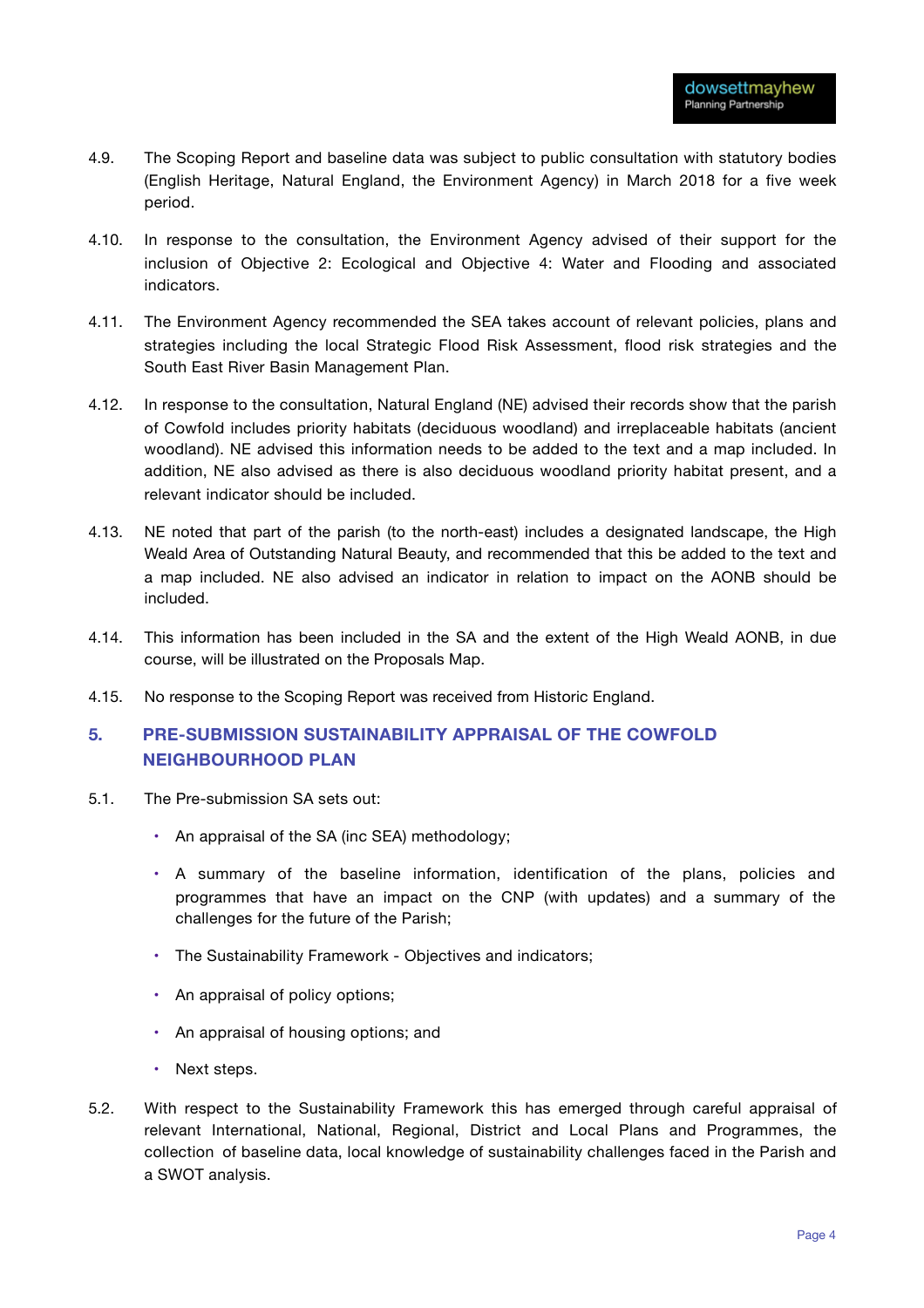- 5.3. The Pre-submission SA assessed the Strategic Objectives of the CNP for compatibility with the 12 Sustainability Objectives. This confirmed the CNP Strategic Objectives and the Sustainability Objectives are compatible or have a neutral impact. This exercised indicated that the CNP is being prepared positively with the aim of solving some of the sustainability issues identified and that the Sustainability Objectives are appropriate to measure the extent to which it achieves this.
- 5.4. In addition, a comparative assessment has been undertaken of the policies to test their mutual compatibility. This exercise has confirmed that most policies are either compatible or have a neutral impact. The SA identifies the most suitable policy option, having regard to all of the sustainability objectives. In recommending the preferred policy option, weight is placed on the sustainability objectives most closely linked with the specific policy being appraised.
- 5.5. In order to meet the Strategic Objectives of the CNP and address some of the challenges facing the Parish, a range of policy areas and aims were selected for inclusion within the CNP. These are appraised as part of the Pre-submission SA to determine whether they have a positive or negative impact, using the Sustainability Framework.
- 5.6. A range of policy areas and aims have been considered and a range of options for each policy have been identified. All policy options and aims have been appraised, to assess the impact on the 12 sustainability objectives set out in the Sustainability Framework. The overall appraisal ensures that the policies and aims selected and taken forward in the CNP are the most sustainable, given reasonable alternatives.
- 5.7. In addition to the policy appraisal, an appraisal has been undertaken of the candidate housing sites. All potential housing sites were each tested against the Sustainability Framework. The Assessment shows the majority of potential housing sites would have some negative impact on environmental Objectives. The extent of this varies dependent on the location of the site. In order to seek to facilitate the delivery of housing need in the parish, it is considered inevitable there will be some harm, particularly against Environmental Objectives. Mitigation measures to minimise this have been duly considered and are set out in individual Housing Sites Assessments. The sites selected for allocation for housing development, to meet the needs of the Plan area have been chosen with regard to minimising their environmental impact, including through the use of mitigation measures. Overall, it is considered the housing number proposed to be facilitated in the CNP and the sites allocated to meet this need will not have detrimental significant environmental effects.
- 5.8. The Pre-submission SA was consulted on alongside the Pre-submission CNP for a 8 week period from 19 August - 14 October 2019.
- 5.9. Due to an administrative error, a further 6 week consultation on the Pre-submission CNP and SA was undertaken between 12 November - 24 December 2019.

### <span id="page-6-0"></span>**6. REPRESENTATIONS MADE IN RESPONSE TO THE REGULATION 14 PRE-SUBMISSION SUSTAINABILITY APPRAISAL**

- 6.1. In response to consultation on the Pre-submission CNP and accompanying SA, 69 responses were received.
- 6.2. A total of 2 representations were received in respect of the SA from: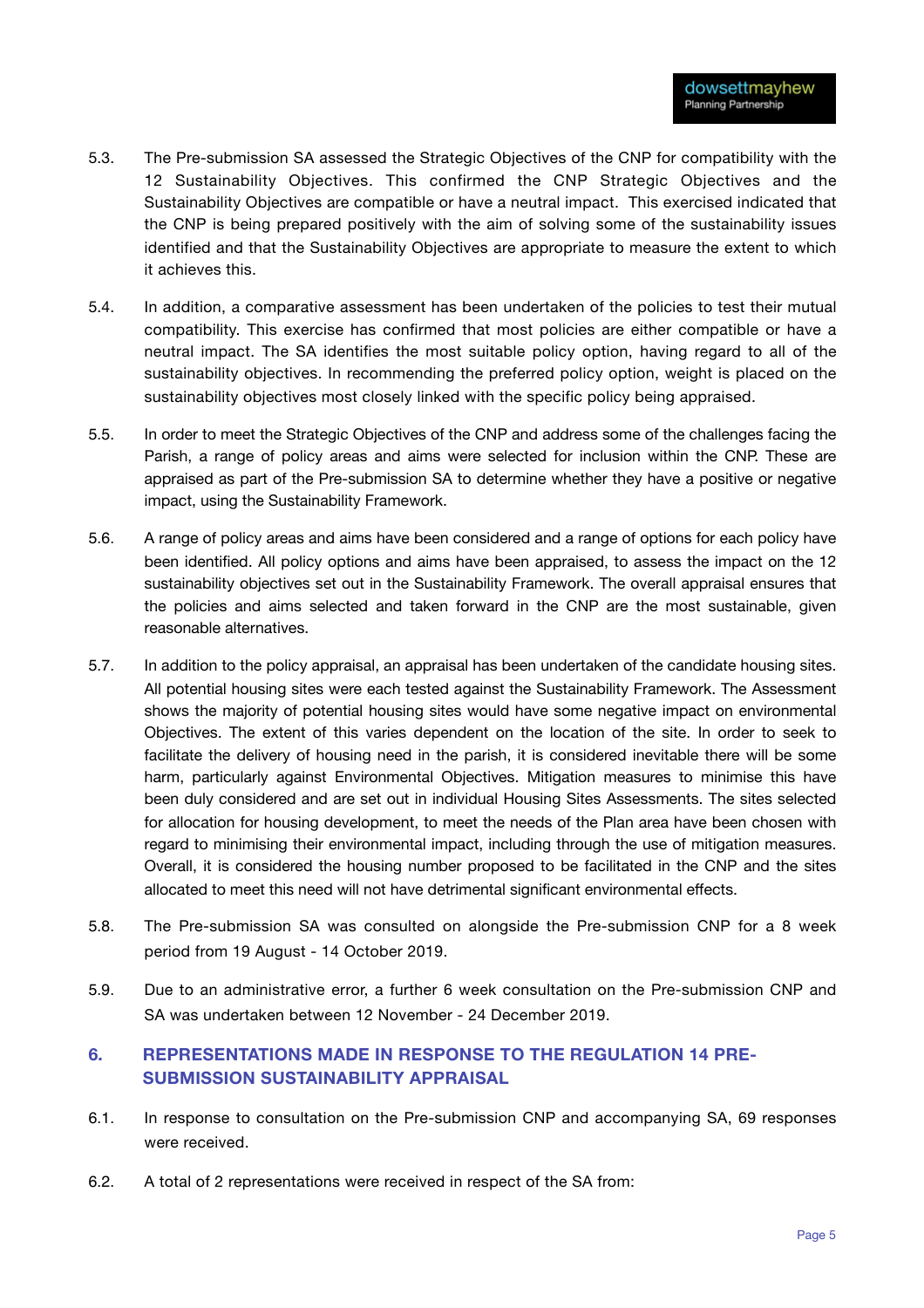- Historic England
- Gladman

#### Historic England

6.3. Historic England (HE) raised concerns that the Sustainability Appraisal did not identify the potential impact of the development on the significance of heritage assets, and how this had been taken into account in allocating the 'Potters' site, together with mitigation measures to minimise negative impacts.

#### Response to Historic England

6.4. A detailed response to these representations is contained in the Background Paper "Response to Regulation 14 Pre-submission Representations in respect of Heritage Matters'.

#### Gladman

- 6.5. Gladman's representations note that the SA sets out how the housing sites have been assessed and why the preferred option has been selected (paragraphs 5.6 to 5.9), including the decision to allocate land at Brook Hill and Potters; and that these allocations represent the most sustainable option for the Parish as the sites with the least environmental effects have been allocated. The representations question whether this is consistent with the assessment of each of the reasonable alternatives.
- 6.6. In addition, representations submit that the SA has tilted the balance too far in favour of the environmental objective of achieving sustainable development.
- 6.7. Representations also assert that the assessment of the reasonable alternatives are likely to need to be revisited.

#### Response to Gladman

6.8. A detailed response to these representations is contained in the Background Paper "Response to Regulation 14 Pre-submission Representations in Respect of Housing Matters'.

#### <span id="page-7-0"></span>**7. SUBMISSION SUSTAINABILITY APPRAISAL OF THE COWFOLD NEIGHBOURHOOD PLAN**

- 7.1. As a result of the overall feedback received in response to the Regulation 14 Pre-submission consultation, a number of minor amendments were made to the CNP to strengthen and clarify policies and to ensure alignment with the Horsham District Planning Framework and national planning policy guidance although no substantive changes have been made to the Policies or Aims. Consequential minor amendments were also made to the SA.
- 7.2. In response to the comments of Historic England, the appraisals of all candidate housing sites have been updated to explicitly state whether they are located within, or adjoining an Archaeological Notification Area (together with the identification of their proximity to listed buildings and the Conservation Area which is already noted).